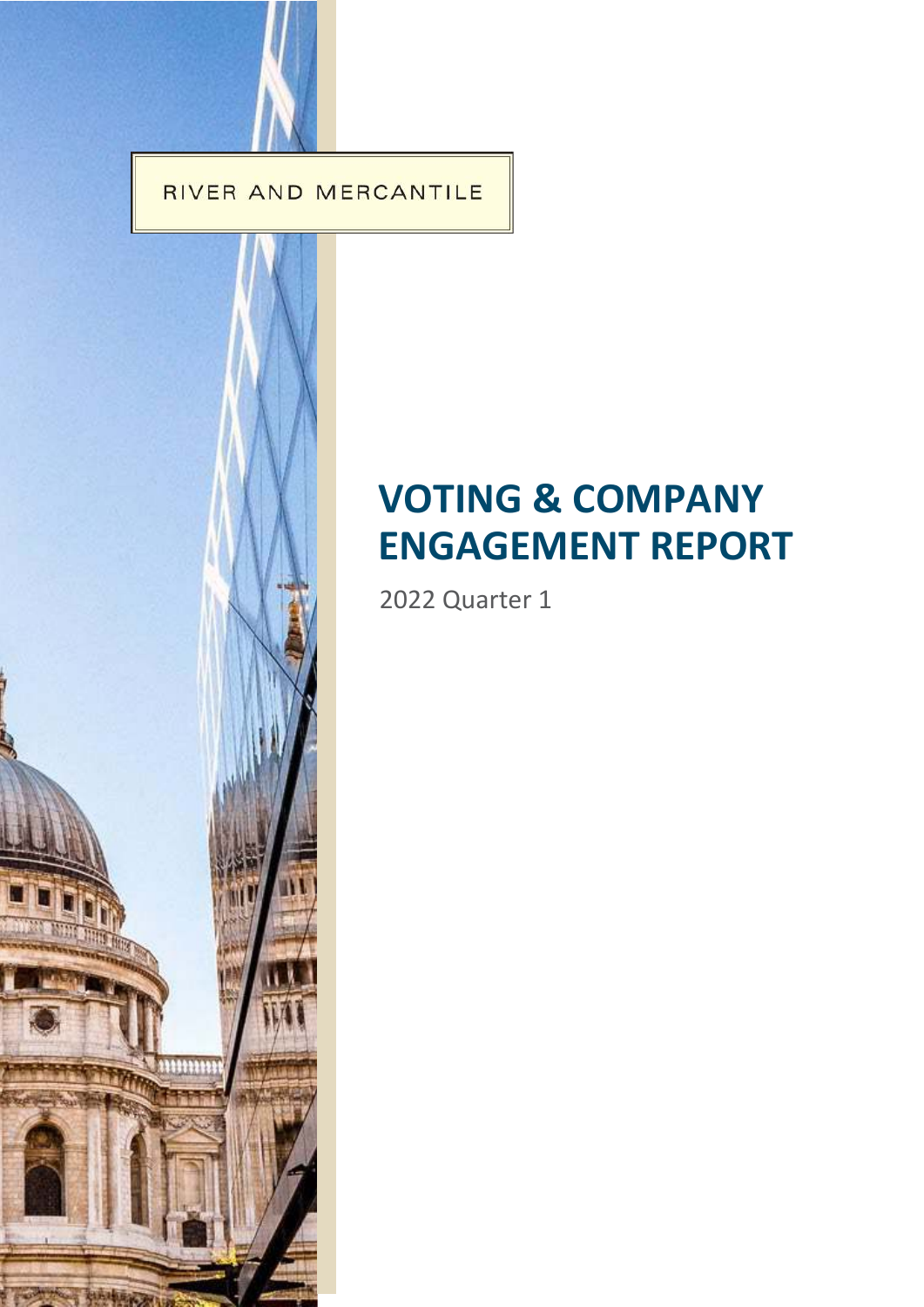# $\overline{2}$

# **CONTENTS**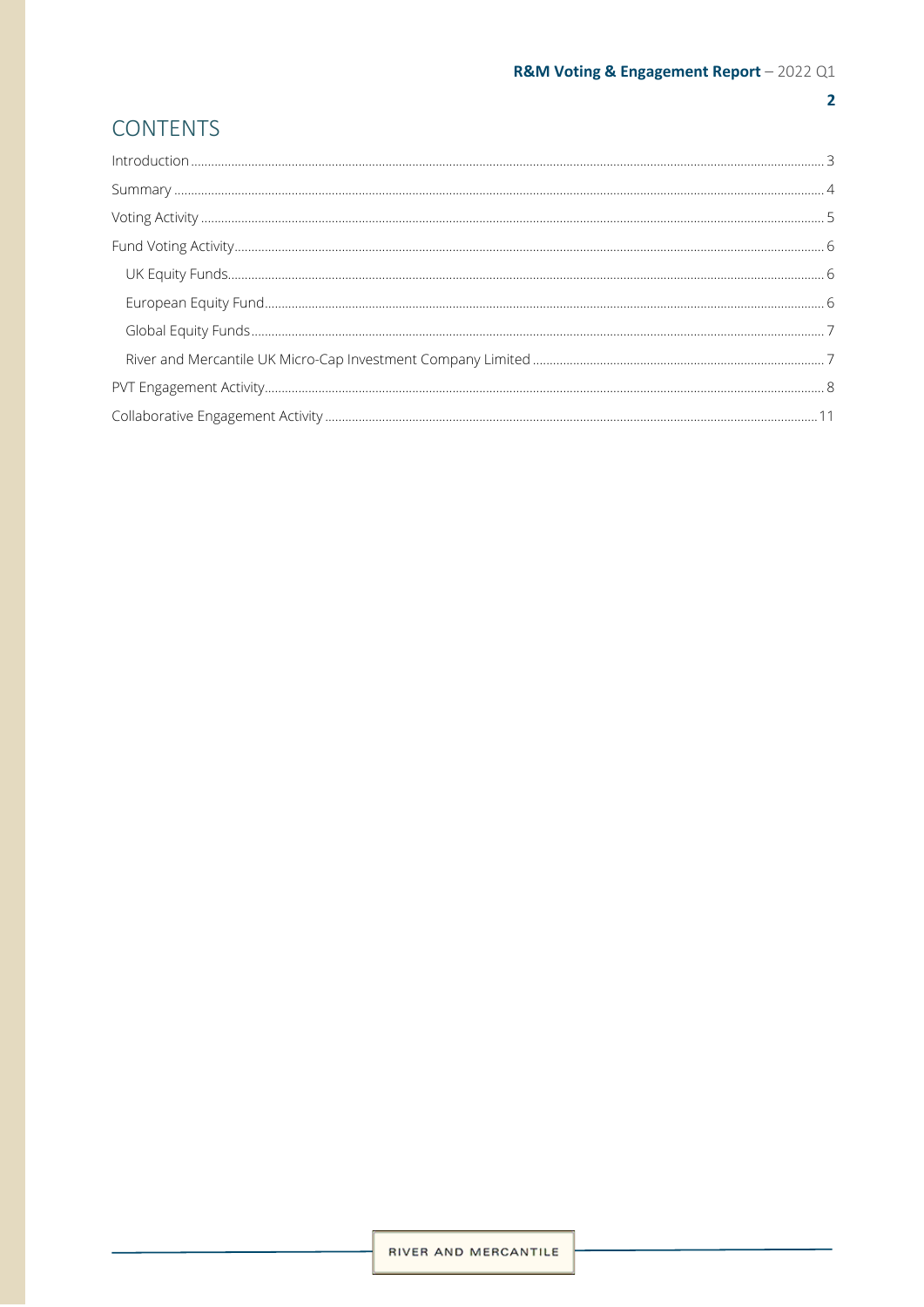## <span id="page-2-0"></span>**INTRODUCTION**

River and Mercantile Asset Management LLP (RAMAM) is UK based, long-only active equities manager specialising in the management of Global, European and UK equity portfolios on behalf of clients.

As an active equity manager, we believe that we are not only the stewards of the assets entrusted to us by our clients, but that we also have a fiduciary responsibility to improve the management of companies for all stakeholders, whilst not compromising our objective of achieving strong financial returns. We further believe the best process for improving the management of companies is through engagement and investor peer group pressure. Where we are amongst the largest shareholders in a company, we can exert more influence through engagement with the company's management, otherwise voting at annual and extraordinary general meetings is our most effective way of encouraging change.

**We regard voting at company general meetings as an important aspect in improving the stewardship of a company in the interests of all stakeholders.** We view voting as a core underpin of engagement and it is a keyway we act as an active owner. The fundamental principles of our voting policy are included in the River & Mercantile Asset Management LLP Corporate Governance Voting & Engagement Policy, available on our website. We use a third party, Institutional Shareholder Services (ISS), to implement our voting policy, overriding their recommended action when it differs from our view on the standards for good corporate governance and management of environmental and social issues.

**Engagements are two-way conversations addressing a sustainability, environmental, social, governance or innovation topic. The purpose of engagement is to change behaviour and incentivise management to deliver sustainability.** We believe by engaging with companies where we identify issues that could be at risk to the investors' long-term interest and potential for improvement, that this is the best process to improve management attitudes and ensuring positive behaviour within the companies in which we invest, rather than any form of screening or exclusion. We have four main goals that we aim to achieve through our engagements; 1) Disclosure of ESG metrics; 2) Inclusion of ESG KPIs in executive remuneration; 3) Companies to set Net Zero targets; 4) Increase female representation in senior management, although we address many other material topics during our engagements.

In addition to our PVT engagement activity, River and Mercantile Group are involved with a number of collaborative engagement initiatives which is led by our Group Head of ESG. **Collaborative engagements, in which a group of investors come together to engage in dialogue with companies on ESG issues, can help effectively communicate concerns to companies by speaking in a unified voice and develop a clear plan for addressing these and we believe this enhances our impact on the companies we invest in**. Some of the bodies that we collaborate with include **Climate Action 100+** through the Institutional investors Group on Climate Change (**IIGCC**) and the UN Principle for Responsible Investment (**UNPRI**), **Sustainalytics Global Standards Engagement**, **ShareAction** and **FAIRR initiative**.

**In this Voting and Engagement Report we outline our voting and engagement activity during Quarter 1 2022 across all equity strategies.** The information contained covers all company meetings, including annual general meetings and extraordinary general meetings that we voted at globally and those companies which we engaged with on topics related to governance, environmental or social issues. The voting activity summary on page 3 covers the respective sub-funds of the ES River & Mercantile ICVC Funds managed by RAMAM. This is also representative of how we voted on behalf of our segregated clients that follow the same UK, European and Global equity strategies.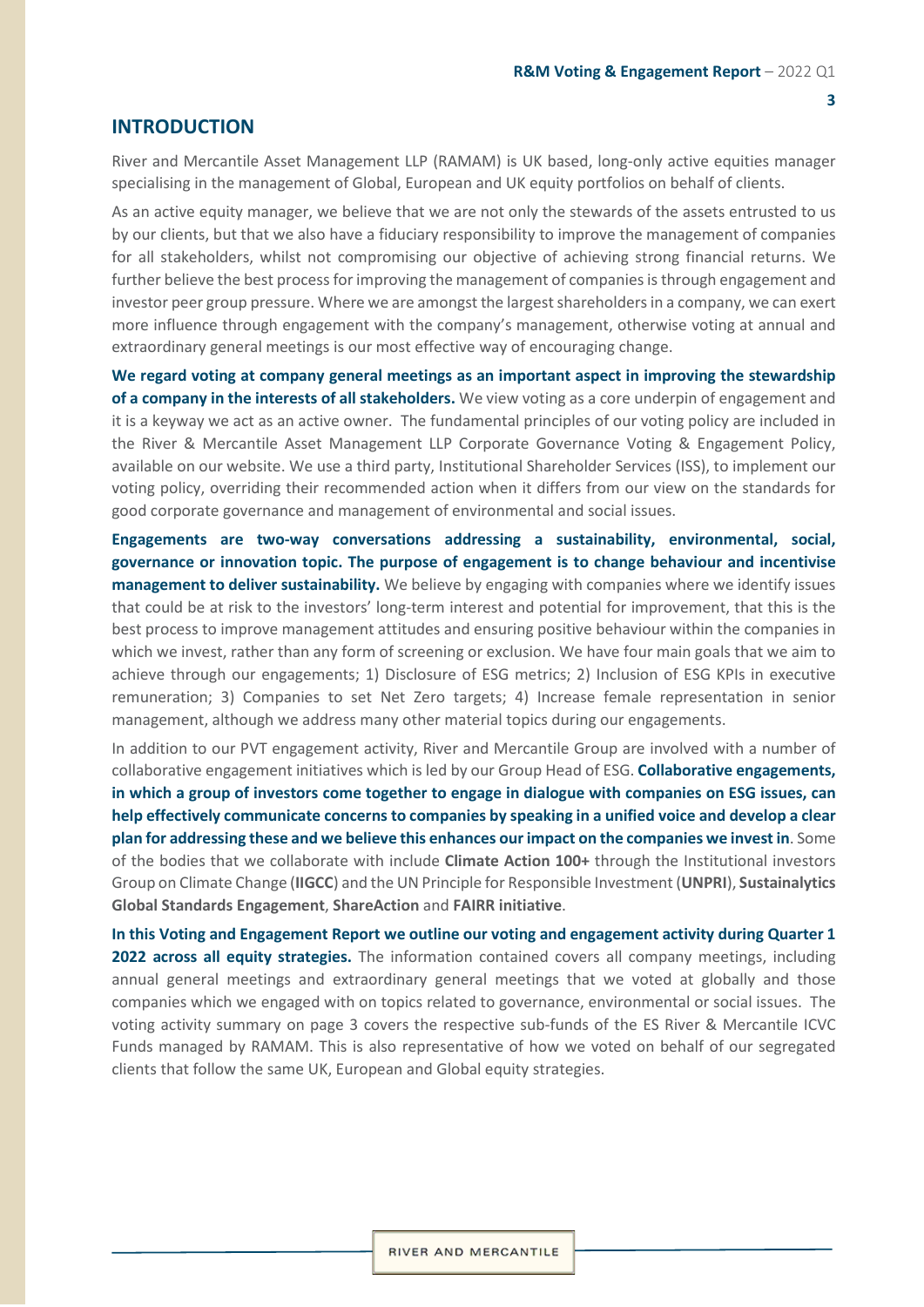# <span id="page-3-0"></span>**SUMMARY**

**Voting Activity 2022 Q1** Total number of meetings voted – **153** Agenda items where voted against management recommendations – **16%** Percentage of votes cast differently to ISS recommendation – **11%** Number of meetings with at least one vote against management recommendation – **71%**

# **Engagement Activity 2022 Q1**

PVT Engagements – **47** Collaborative Engagements – **8** Total Engagements - **55**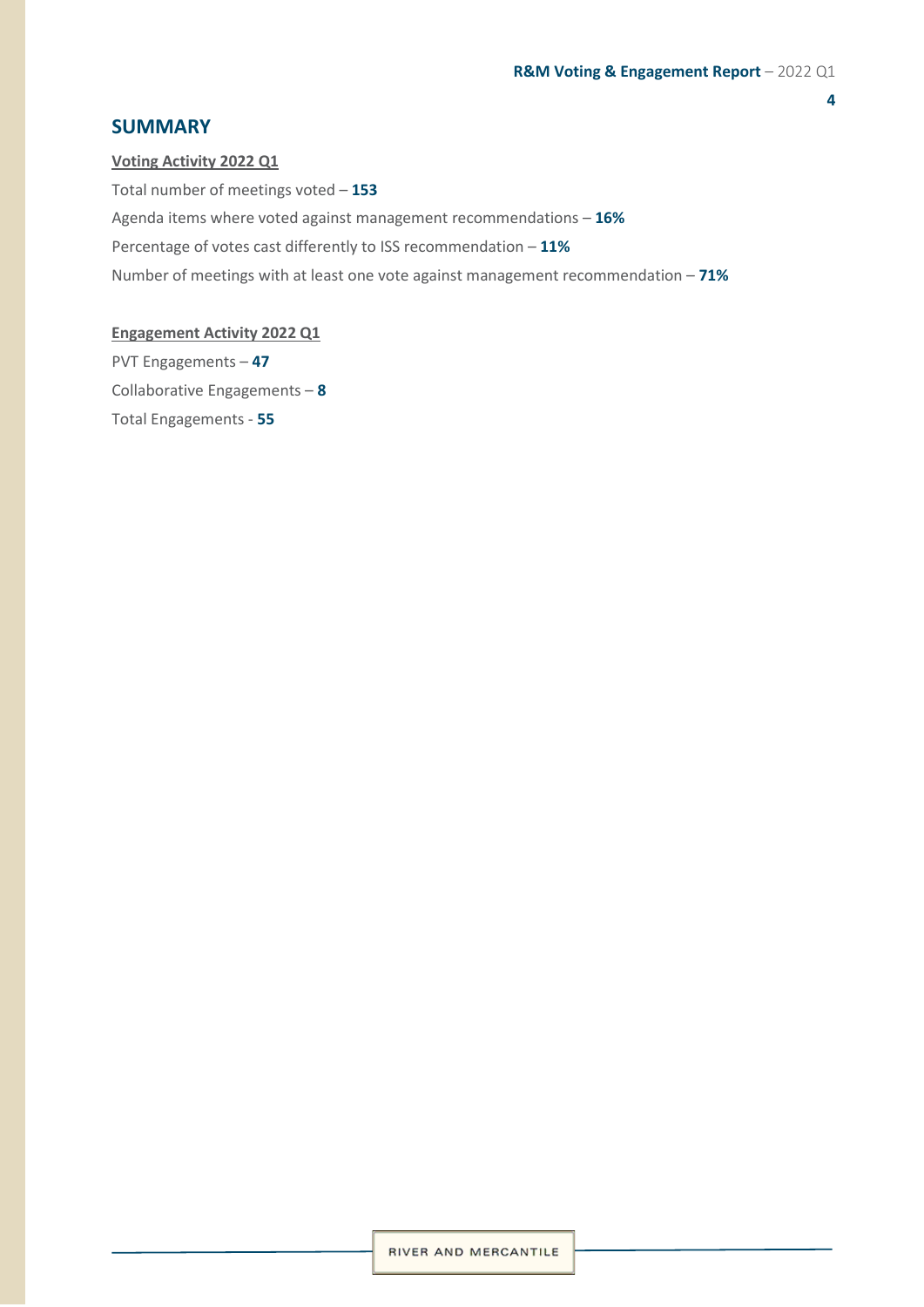# <span id="page-4-0"></span>**VOTING ACTIVITY**

In Quarter 1 2022 we voted at **153** company general meetings, voting against management recommendations on **16%** of the resolutions, with at least one vote not supporting management recommendations at **71%** of the meetings. We voted on **29** shareholder resolutions, **62%** of votes were against management recommendations. The graphs below illustrate where such votes were exercised by region and resolution category, as well details of votes against management recommendations by our fund managers. Full details of our votes can be found [here.](https://riverandmercantile.com/wp-content/uploads/2022/04/VoteSummaryPVT_2022Q1.pdf)



#### *Figure 1 - Meetings Voted (by Region)*

*Figure 2 - Eligible Votes Exercised that were AGAINST management (by Resolution Category)*



*Figure 3 - Eligible Votes Exercised that were AGAINST Management (by Region)*







*Source: River and Mercantile, ISS*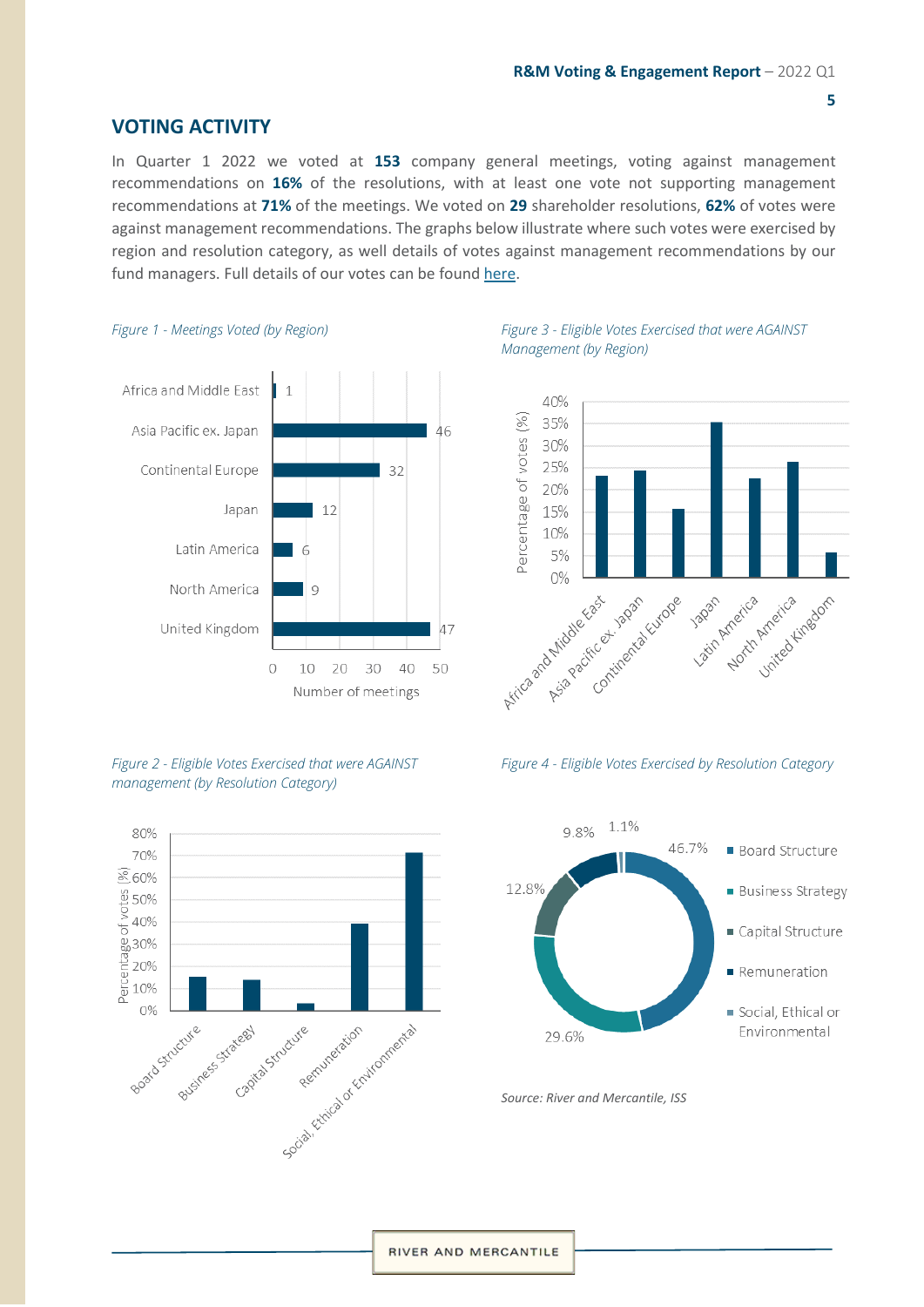# <span id="page-5-0"></span>**FUND VOTING ACTIVITY**

Below is a summary of our voting activity in 2022 Q1 by fund.

#### <span id="page-5-1"></span>UK Equity Funds

**UK Dynamic** Total number of meetings\* voted – **5**  Agenda items where voted against management – **0%** Percentage of votes cast differently to ISS recommendation – **1%**

#### **UK High Alpha**

Total number of meetings\* voted – **31** Agenda items where voted against management – **6%** Percentage of votes cast differently to ISS recommendation – **4%**

#### **UK Income**

Total number of meetings\* voted – **6**  Agenda items where voted against management – **6%** Percentage of votes cast differently to ISS recommendation – **7%** 

#### **UK Recovery**

Total number of meetings\* voted – **46** Agenda items where voted against management – **9%**  Percentage of votes cast differently to ISS recommendation – **6%** 

#### **UK Smaller Companies**

Total number of meetings\* voted – **12** Agenda items where voted against management – **2%** Percentage of votes cast differently to ISS recommendation – **6%**

#### <span id="page-5-2"></span>European Equity Fund

**European Fund** Total number of meetings\* voted – **9** Agenda items where voted against management – **13%** Percentage of votes cast differently to ISS recommendation – **16%**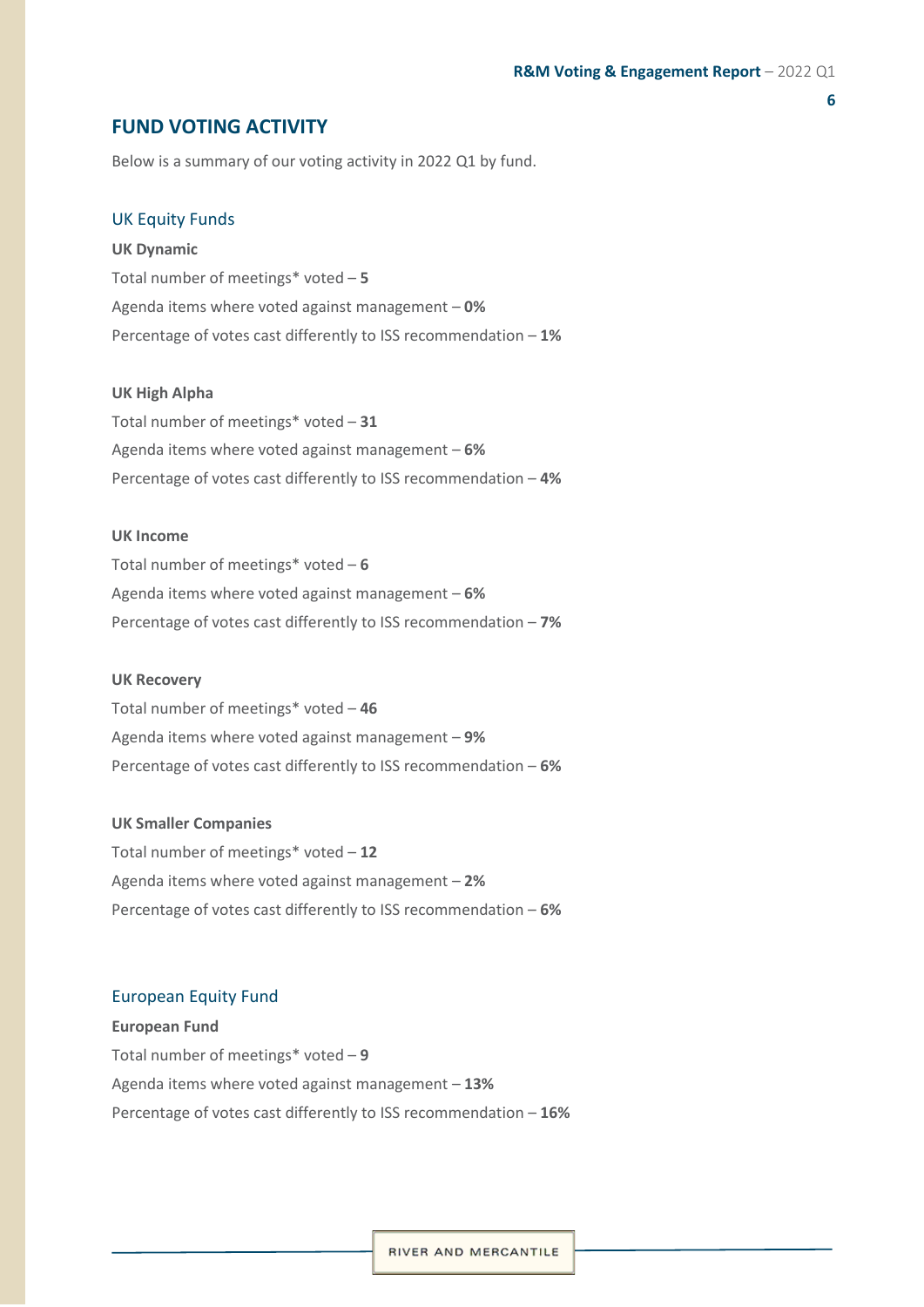#### <span id="page-6-0"></span>Global Equity Funds

**Global High Alpha Fund** Total number of meetings\* voted – **28** Agenda items where voted against management – **18%** Percentage of votes cast differently to ISS recommendation – **12%**

#### **Global Recovery Fund**

Total number of meetings\* voted – **67** Agenda items where voted against management – **20%** Percentage of votes cast differently to ISS recommendation – **13%**

#### <span id="page-6-1"></span>River and Mercantile UK Micro-Cap Investment Company Limited

**UK Micro-Cap** Total number of meetings\* voted – **1**  Agenda items where voted against management – **0%** Percentage of votes cast differently to ISS recommendation – **0%**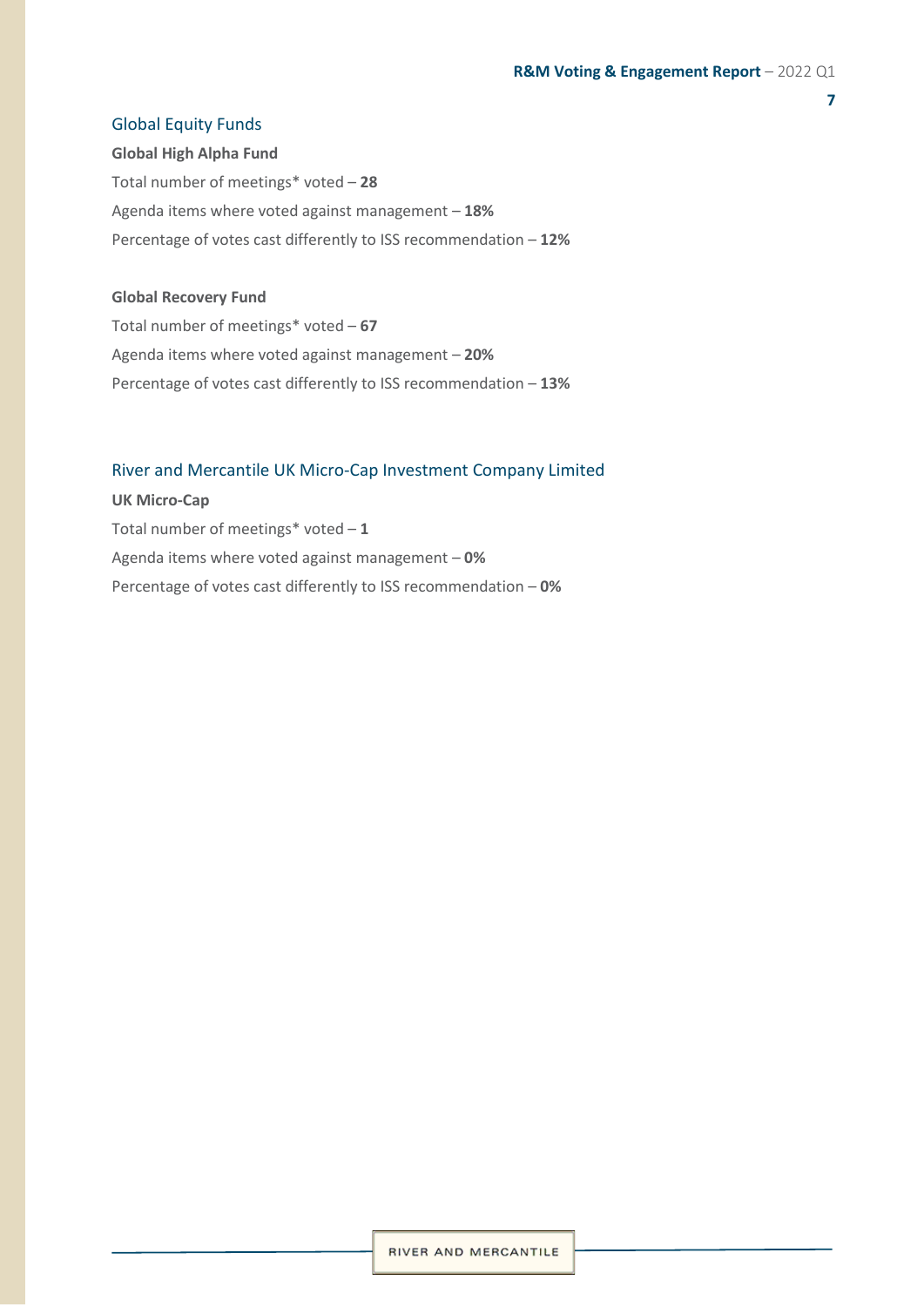# <span id="page-7-0"></span>**PVT ENGAGEMENT ACTIVITY**

Our engagement with companies focuses on developing and testing our investment case for buying or holding a stock, improving an understanding of the business and strategy, and/or raising sustainability issues.

During Quarter 1 2022, we engaged with the following 47 companies on stewardship related issues.

#### Figure 5 - Issue Discussed by Category



- **Board Structure**
- **Board Diversity**
- **Board Strategy**
- Capital Structure
- Remuneration
- People Employees
- People Other Stakeholders
- Climate Change
- Other Environment
- Auditors
- Innovation

Source: River and Mercantile

#### Figure 6 - Issue Discussed by UN Sustainable Development Goal



- Not linked to STG
- 1. No Poverty
- 2. Zero Hunger
- 3. Good Health & Well-Being
- 4. Quality Education
- 5. Gender Equality
- 6. Clean Water & Sanitation
- 7. Affordable & Clean Energy
- 8. Decent Work & Economic Growth
- 9. Industry, Innovation & Infrastructure
- **10.** Reduced Inequality
- **11.** Sustainable Cities & Communities
- 12. Responsible Consumption & Production
- 13. Climate Action
- 14. Life Below Water
- 15. Life on Land
- 16. Peace, Justice & Strong Institutions
- 17. Partnerships for the Goals

Source: River and Mercantile, UN Sustainable Development Goals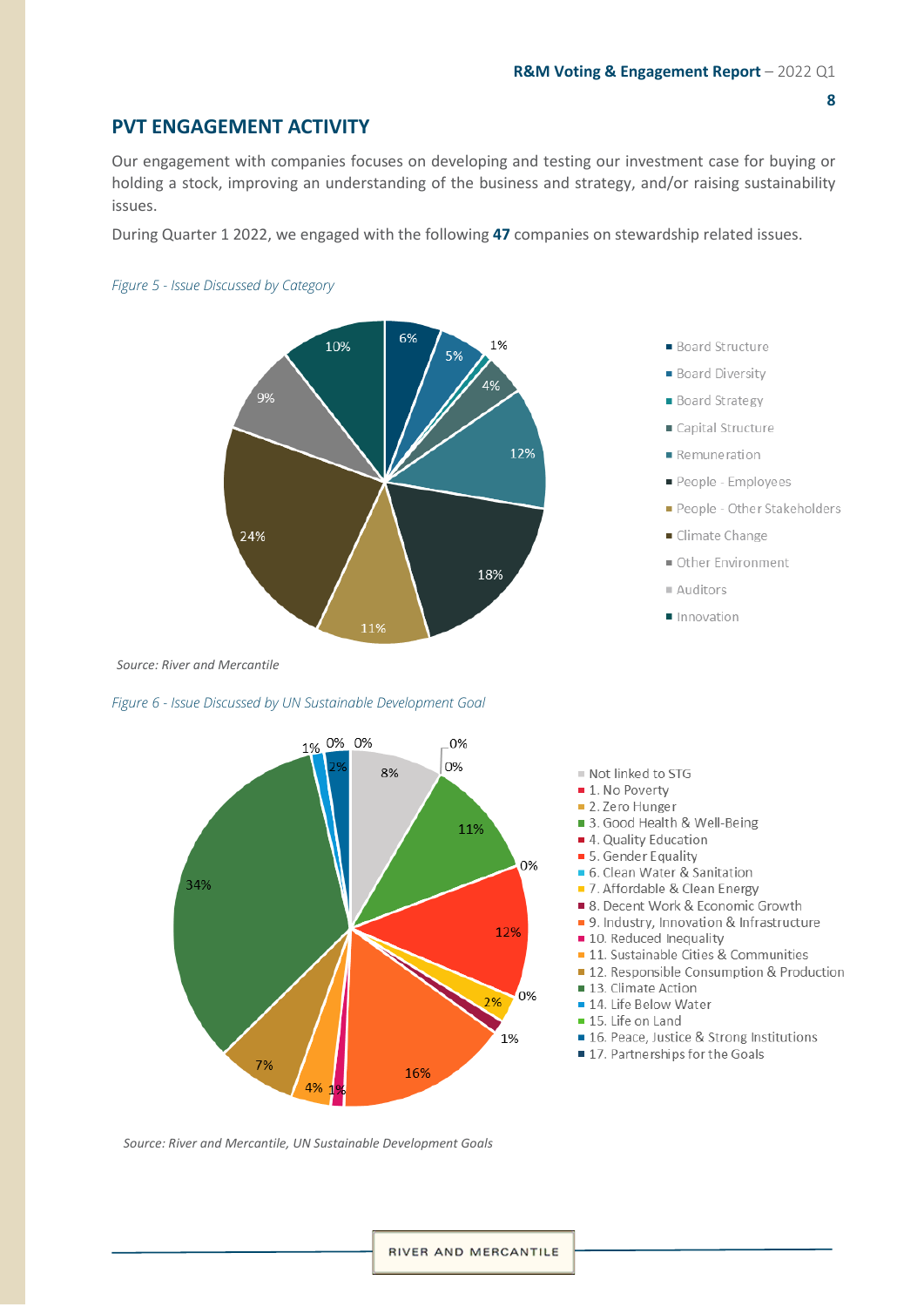# **Companies (PVT) Engaged with During the Quarter**

| <b>Company</b>              | Country       | <b>Engaged Party</b> | <b>Engagement Method</b> | E/S/G   |
|-----------------------------|---------------|----------------------|--------------------------|---------|
| <b>Applus Services</b>      | Spain         | <b>Board Chair</b>   | Meeting $(1-1)$          | E, S, G |
| <b>Allergy Therapeutics</b> | UK            | Management           | Meeting $(1-1)$          | S,G     |
| Alpha FX                    | UK            | Management           | Meeting $(1-1)$          | S,G     |
| Anglo American              | UK            | IR & Management      | Meeting $(1-1)$          | S, E    |
| Anima                       | Italy         | IR.                  | Email                    | G       |
| Anima                       | Italy         | IR.                  | Meeting $(1-1)$          | E, S, G |
| Aptitude Software           | UK            | Management           | Email                    | G       |
| <b>Baker Hughes</b>         | <b>USA</b>    | IR.                  | Meeting $(1-1)$          | E, G    |
| <b>Bakkafrost</b>           | Faroe Islands | Management           | <b>Group Meeting</b>     | E, S    |
| <b>BAM Group</b>            | Netherlands   | IR & Management      | Meeting $(1-1)$          | S       |
| <b>Booking Holdings</b>     | <b>USA</b>    | IR.                  | Meeting $(1-1)$          | E, S, G |
| <b>Booking Holdings</b>     | <b>USA</b>    | IR                   | Email                    | Ε       |
| Capital Limited             | Bermuda       | <b>Board</b>         | Email                    | S,G     |
| CGG                         | France        | IR & Management      | Meeting (1-1)            | E, S, G |
| CGG                         | France        | IR.                  | Letter                   | G       |
| <b>Credit Suisse</b>        | Switzerland   | IR.                  | Letter                   | E       |
| Diversified Energy          | UK            | Management           | Meeting $(1-1)$          | E, S    |
| <b>Drax</b>                 | UK            | Management           | Meeting $(1-1)$          | E, G    |
| Fugro                       | Netherlands   | IR & Management      | Meeting $(1-1)$          | Ε       |
| Fukuda                      | Japan         | IR.                  | Letter                   | S       |
| <b>Hayward Holdings</b>     | UK            | Management           | Meeting $(1-1)$          | E, G    |
| Henry Schein                | <b>USA</b>    | IR & Management      | Meeting $(1-1)$          | E,G     |
| Henry Schein                | <b>USA</b>    | IR.                  | Email                    | E       |
| Indivior                    | UK            | IR & Management      | <b>Group Meeting</b>     | S,G     |
| Kenmare Resources           | Ireland       | Management           | Meeting $(1-1)$          | E, S, G |
| Kooth                       | UK            | Management           | Meeting $(1-1)$          | S       |
| Lloyds Banking Group        | UK            | IR & Management      | Meeting $(1-1)$          | E, S, G |
| <b>LVMH</b>                 | France        | IR.                  | Email                    | Ε       |
| Nikon                       | Japan         | IR.                  | Meeting $(1-1)$          | G       |
| Philips                     | Netherlands   | IR.                  | Meeting $(1-1)$          | S       |
| <b>Revolution Bars</b>      | UK            | Management           | Meeting $(1-1)$          | S       |
| Roche                       | Switzerland   | IR                   | Email                    | Ε       |
| Sanofi                      | France        | IR & Management      | Meeting $(1-1)$          | S,G     |
| SigmaRoc                    | UK            | Management           | Meeting $(1-1)$          | E, S, G |
| <b>Somero Enterprises</b>   | <b>USA</b>    | Management           | Meeting $(1-1)$          | E, S, G |
| Strip Tinning (pre-IPO)     | UK            | Management           | Meeting $(1-1)$          | E, S, G |
| Subsea7                     | Luxembourg    | IR & Management      | Meeting $(1-1)$          | Ε       |

RIVER AND MERCANTILE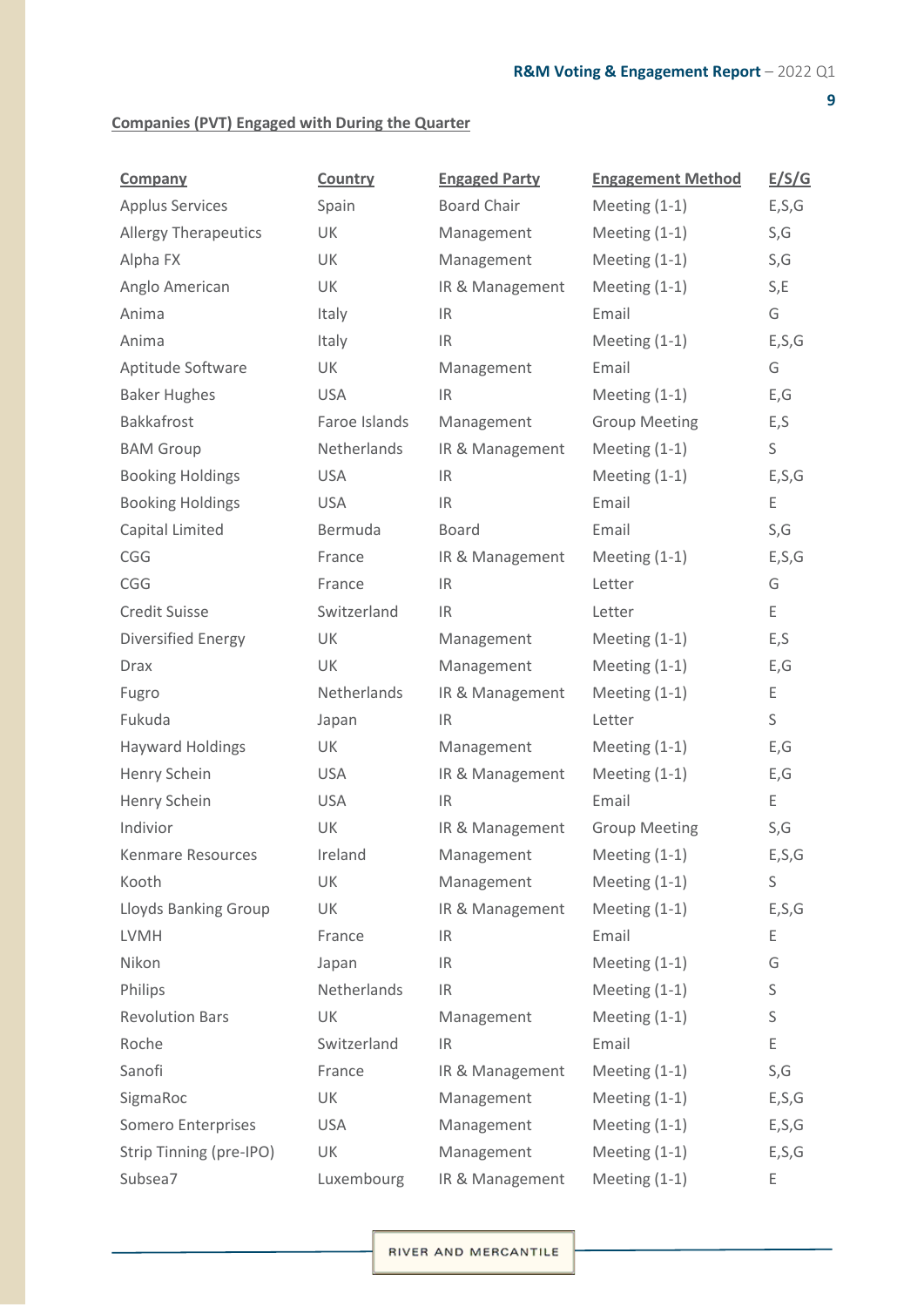| Supermarket Income REIT | UK.                | Management      | Meeting $(1-1)$ | Ε       |
|-------------------------|--------------------|-----------------|-----------------|---------|
| Tadano                  | Japan              | IR.             | Letter          | Ε       |
| Talgo                   | Spain              | 1R              | Meeting $(1-1)$ | G       |
| TinyBuild               | UK.                | IR & Management | Meeting $(1-1)$ | S       |
| TopBuild                | <b>USA</b>         | IR & Management | Meeting $(1-1)$ | E, S, G |
| Toyota Industries       | Japan              | 1R              | Meeting $(1-1)$ | E, S, G |
| <b>UPM</b>              | Finland            | 1R              | Meeting $(1-1)$ | Ε       |
| Valid                   | <b>Brazil</b>      | Consultant      | Meeting $(1-1)$ | E, S    |
| Van Lanschot            | <b>Netherlands</b> | IR & Management | Meeting $(1-1)$ | S       |
| Xaar                    | <b>UK</b>          | Management      | Email           | G       |
|                         |                    |                 |                 |         |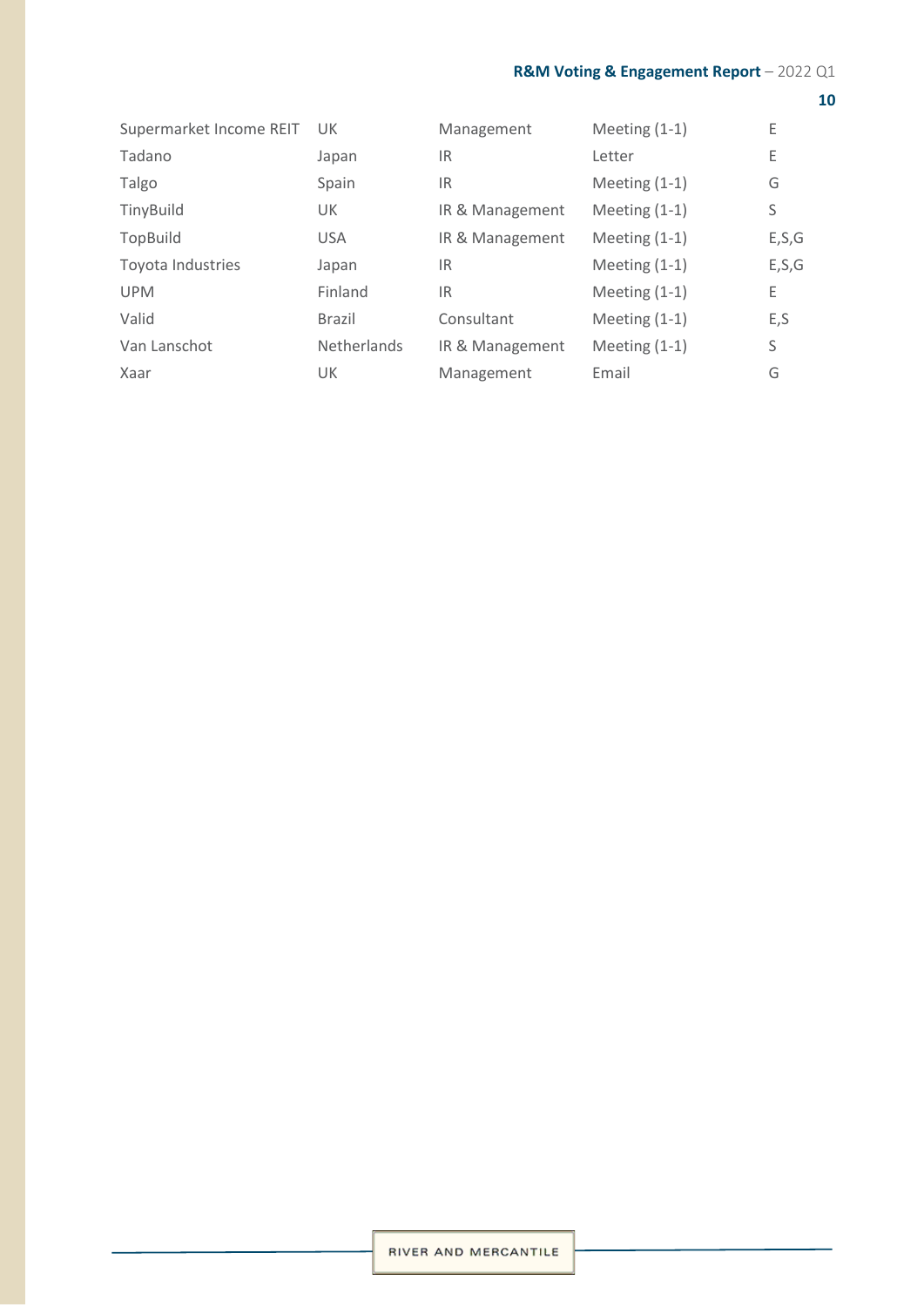# <span id="page-10-0"></span>**COLLABORATIVE ENGAGEMENT ACTIVITY**

Below is a summary of our collaborative engagement activity in 2022 Q1 related to the PVT funds– **we participated in 8 collaborative engagements[1](#page-10-1) .** 





*Source: River and Mercantile*





*Source: River and Mercantile, UN Sustainable Development Goals*

- Not linked to STG
- **1.** No Poverty
- 2. Zero Hunger
- 3. Good Health & Well-Being
- 4. Quality Education
- 5. Gender Equality
- 6. Clean Water & Sanitation
- 7. Affordable & Clean Energy
- 8. Decent Work & Economic Growth
- 9. Industry, Innovation & Infrastructure
- **10.** Reduced Inequality
- **11.** Sustainable Cities & Communities
- 12. Responsible Consumption & Production
- 13. Climate Action
- 14. Life Below Water
- 15. Life on Land
- 16. Peace, Justice & Strong Institutions
- 17. Partnerships for the Goals

<span id="page-10-1"></span>*<sup>1</sup> Note: multiple engagements may have been held with the same company*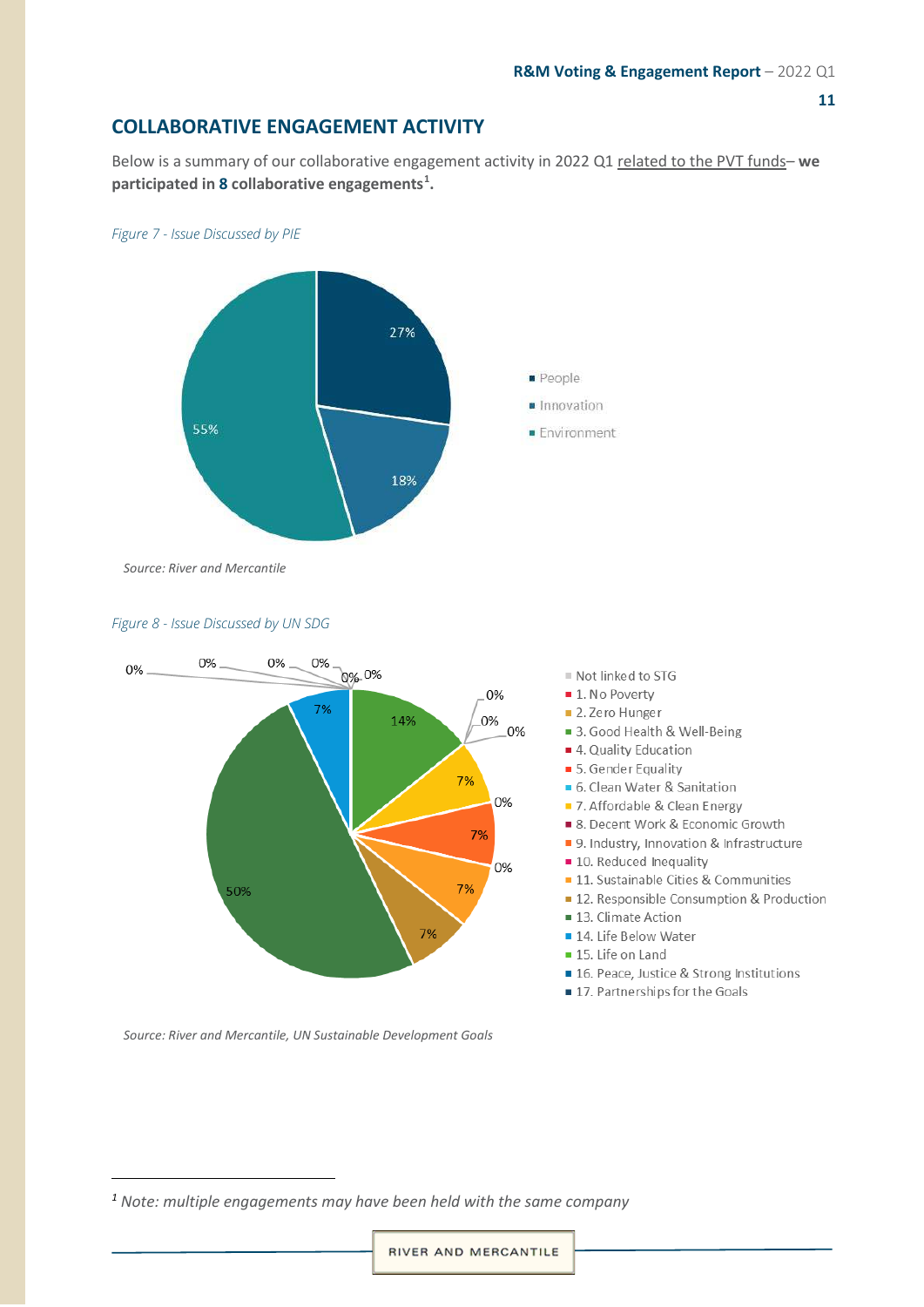# **Companies (Collaboratively) Engaged with During the Quarter**

Companies relevant to the PVT funds.

| Company           | Country       | <b>Collaboration Initiative</b> | <b>Engaged Party</b> | <b>Engagement Method</b> |
|-------------------|---------------|---------------------------------|----------------------|--------------------------|
| Air Liquide       | France        | CA100+                          | <b>CEO</b>           | Letter                   |
| <b>Bakkafrost</b> | Faroe Islands | <b>FAIRR</b>                    | CEO                  | Letter                   |
| Bayer             | Germany       | Sustainalytics                  | IR                   | Meeting                  |
| Centrica          | UK            | CA100+                          | <b>CSO</b>           | Meeting                  |
| Credit Suisse     | Switzerland   | ShareAction                     | IR                   | Letter                   |
| Indivior          | UK            | Sustainalytics                  | IR                   | Meeting                  |
| TotalEnergies     | France        | CA100+                          | CEO                  | Letter                   |
| Walmart           | <b>USA</b>    | CA100+                          | <b>CSO</b>           | Meeting                  |